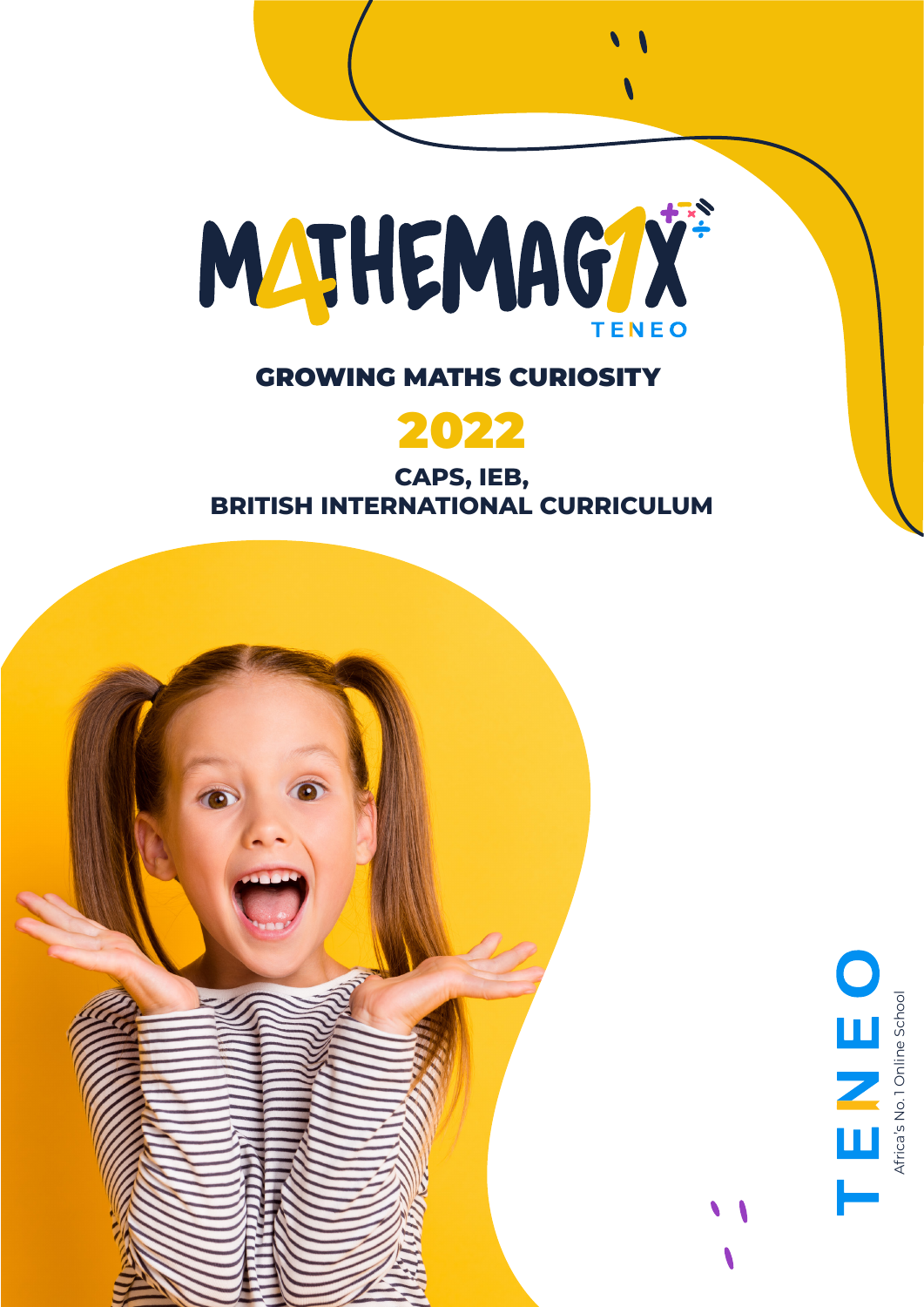# *BUILD MATHS WONDER AND CONFIDENCE WITH MATHEMAGIX*

- **K** From Gr. R 6/YR R 6, Mathemagix is designed to ignite your child's curiosity in numbers. Packed full of fun activities, students will learn to love mathematics.
- Maths is **EVERYWHERE** and Mathemagix takes students on an interactive journey that is both FUN and PRACTICAL.
- Developing students' love for mathematics by engaging with basic mathematic skills, and all their practical applications, students will develop an affinity and appreciation for this amazing subject.
- $\blacksquare$ The ultimate goal being to make Maths FUN!

Available for *CAPS, IEB, British International Curriculum*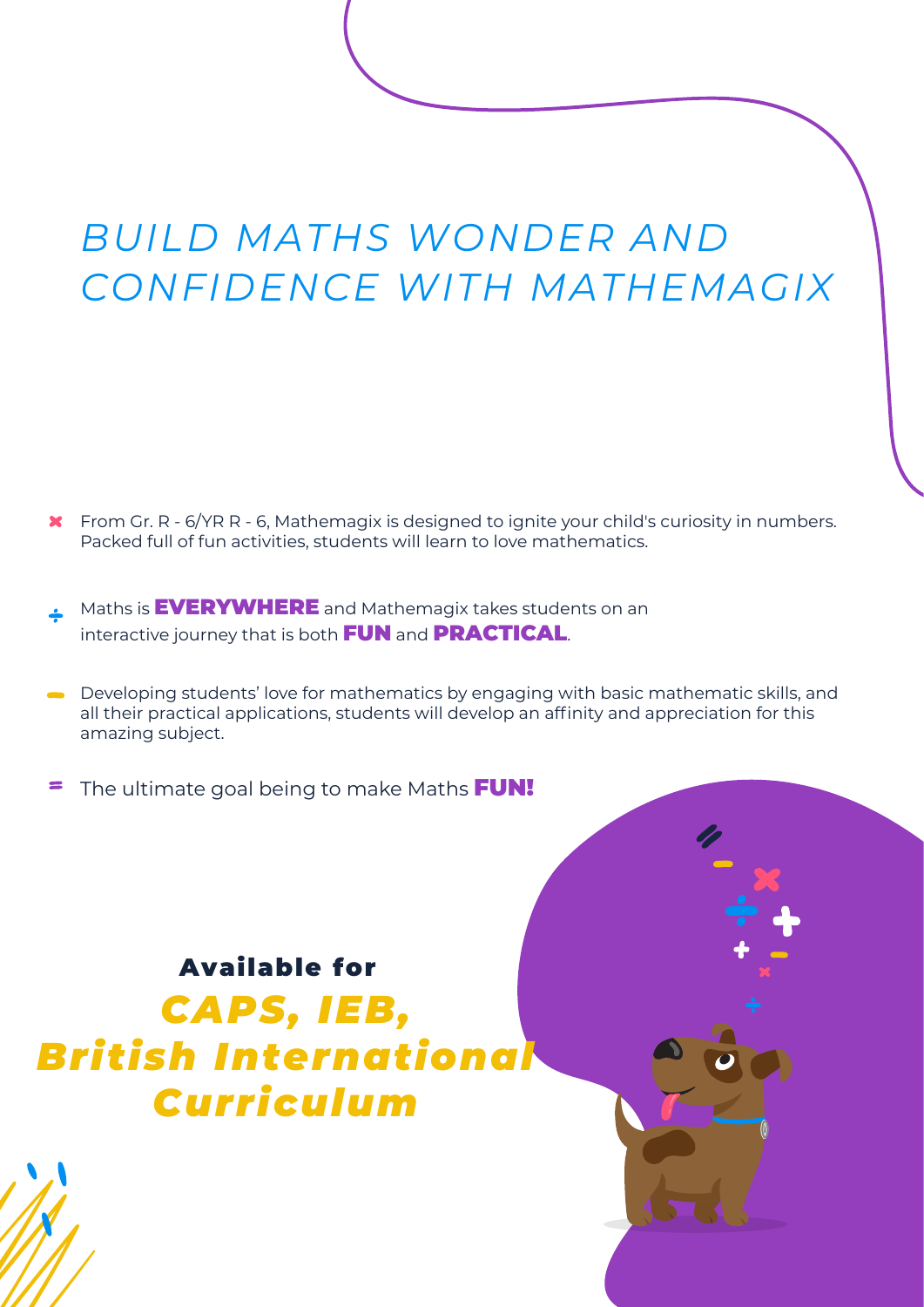## **GRADE R - 3**

**Mathemagix** for Gr. R - 3 / YR R - 3 follows the adventures of Maestro the Mathemagix Dog. The students need to use their Maths skills to help solve the practical problems they encounter. It is Maestro's story, but the students are the real heroes as they help him save the day!

#### *Key Information:*

- 2 x 30-minute ONLINE LIVE lessons per week
- Practical applications of key developmental skills
- Hosted by qualified Maths teachers
- Aligned to the school curriculum
- Covers gaps in learning through fun games
- Phase specific knowledge application
- Mini-study guide provided
- All lessons and content hosted through our world class Learning Management System



#### *R1800 per term*



## **GRADE 4 - 6**

Packed full of online activities and quizzes, **Mathemagix** makes maths FUN and engaging, by tackling real world maths problems that are all around us. Taking the boring out of Maths, **Mathemagix** helps ignite your child's natural curiosity in the hidden world of numbers.

#### *Key Information:*

- 2 x 45-minute ONLINE LIVE lessons per week
- Practical applications of key developmental skills
- Hosted by qualified Maths teachers
- Aligned to the school curriculum
- Covers gaps in learning through fun games
- Phase specific knowledge application
- Mini-study guide provided
- All lessons and content hosted through our world class Learning Management System

#### *R1800 per term*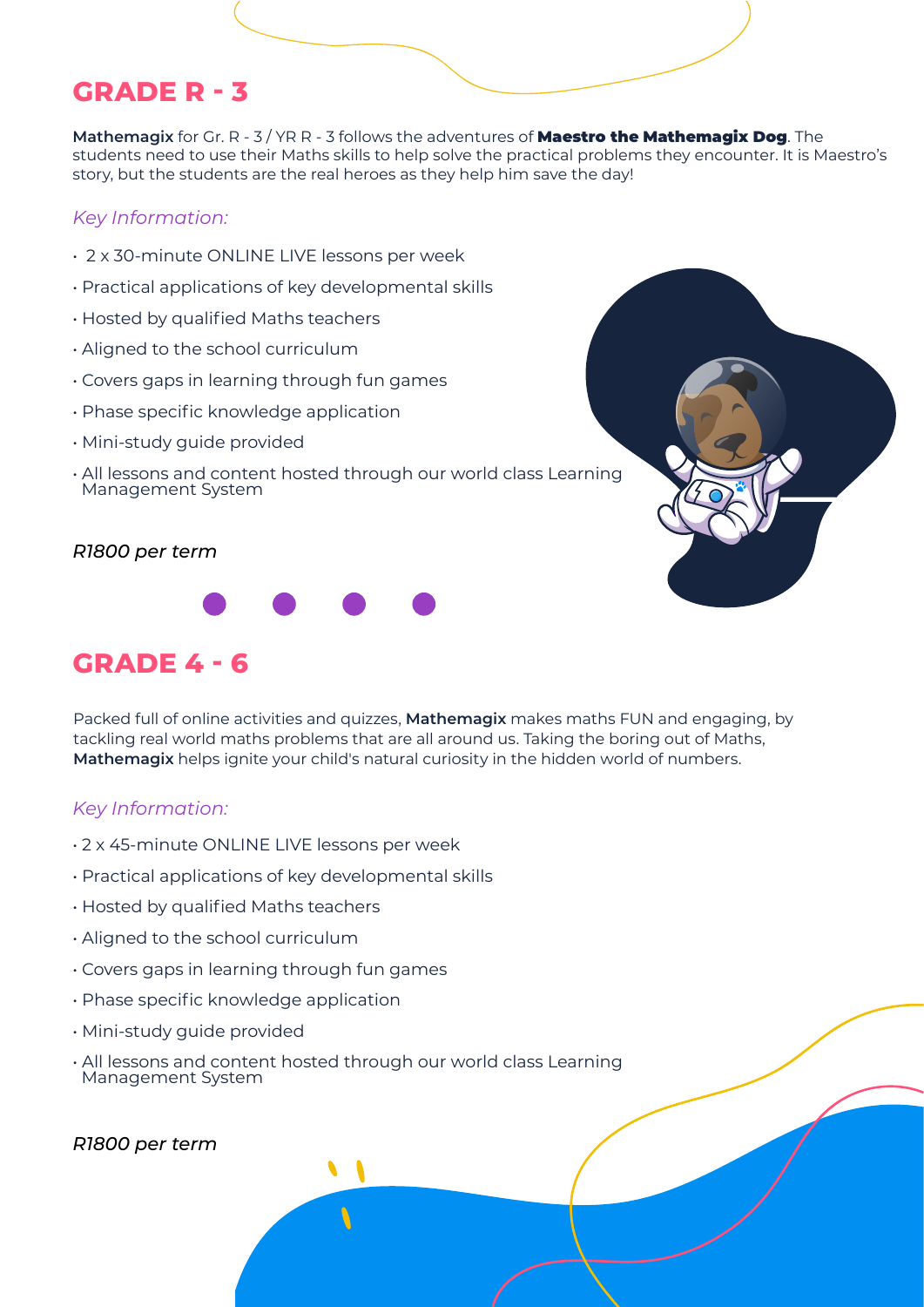# *Lesson Timetable*

## **CAPS CURRICULUM**

|                 | <b>Mon</b>                                                  | <b>Tue</b>            | <b>Wed</b>                                     | <b>Thur</b>                                |
|-----------------|-------------------------------------------------------------|-----------------------|------------------------------------------------|--------------------------------------------|
| Gr $R/I$        | *13:30<br>Afrikaans                                         | *13:30<br>English     | *13:30<br>Afrikaans                            | *13:30<br>English                          |
| Gr <sub>2</sub> | *14:05<br>Afrikaans                                         | *14:05<br>English     | *14:05<br>Afrikaans                            | *14:05<br>English                          |
| Gr <sub>3</sub> | *14:40<br>Afrikaans                                         | $*14:40$<br>English   | *14:40<br>Afrikaans                            | *14:40<br>English                          |
| Gr 4            | $*14:15$<br>English &<br>Afrikaans<br>$*15:15$<br>Afrikaans | $*14:15$<br>English   | $*14:15$<br>Afrikaans<br>$*15:15$<br>Afrikaans |                                            |
| Gr <sub>5</sub> | *14:55<br>English &<br>Afrikaans                            | $*74:55$<br>English   |                                                |                                            |
| Gr <sub>6</sub> |                                                             | $*14:15$<br>Afrikaans | $*14:55$<br>English &<br>Afrikaans             | *14:15<br>Afrikaans<br>$*14:55$<br>English |

**\*Please Note: Lessons might start or end with a 15 minute difference, but will be indicated on the calender**